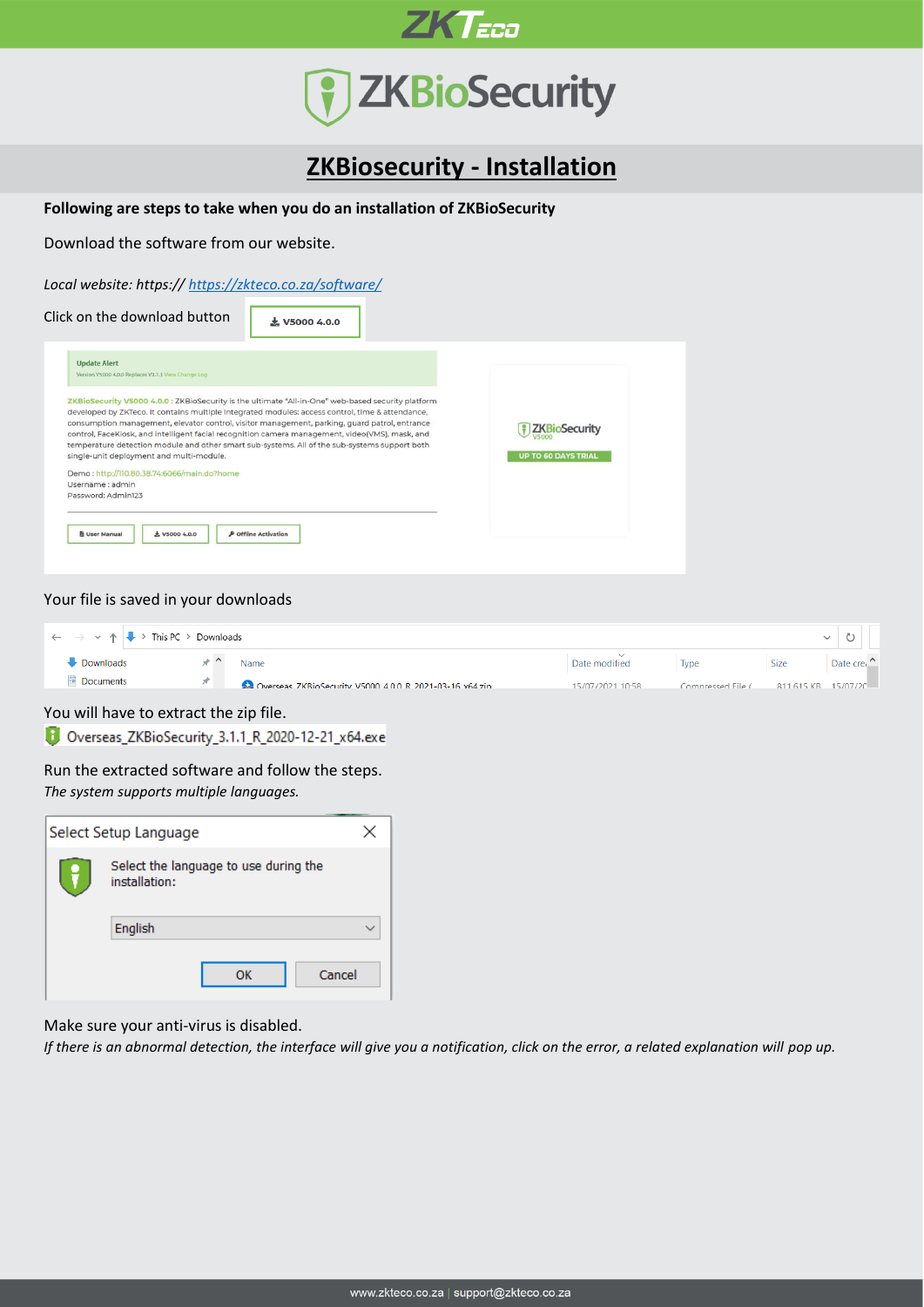

**ZKTECO** 

**B** Environmental testing tool

| Fail to pass. Click to the entry for details! |                     |
|-----------------------------------------------|---------------------|
| 100%                                          | Retesting<br>lgnore |
| $\checkmark$ An admin user?                   | Passed              |
| $\checkmark$ Environment variables test       | Passed              |
| X Software conflicts test                     | Error               |
| Service port test                             | Warning             |
| X Antivirus software test                     | <b>Error</b>        |
| $\checkmark$ Compatibility test               | Passed              |
| System memory available                       | Passed              |



If there are no abnormal activities, you can continue.

| <b><i><u></u></i></b> Environmental testing tool | ×                     |
|--------------------------------------------------|-----------------------|
| Done<br>100%                                     | Retesting<br>Continue |
| $\checkmark$ An admin user?                      | Passed                |
| $\checkmark$ Environment variables test          | Passed                |
| $\checkmark$ Software conflicts test             | Passed                |
| $\checkmark$ Service port test                   | Passed                |
| Antivirus software test                          | Passed                |
| $\checkmark$ Compatibility test                  | Passed                |
| System memory available                          | Passed                |
|                                                  |                       |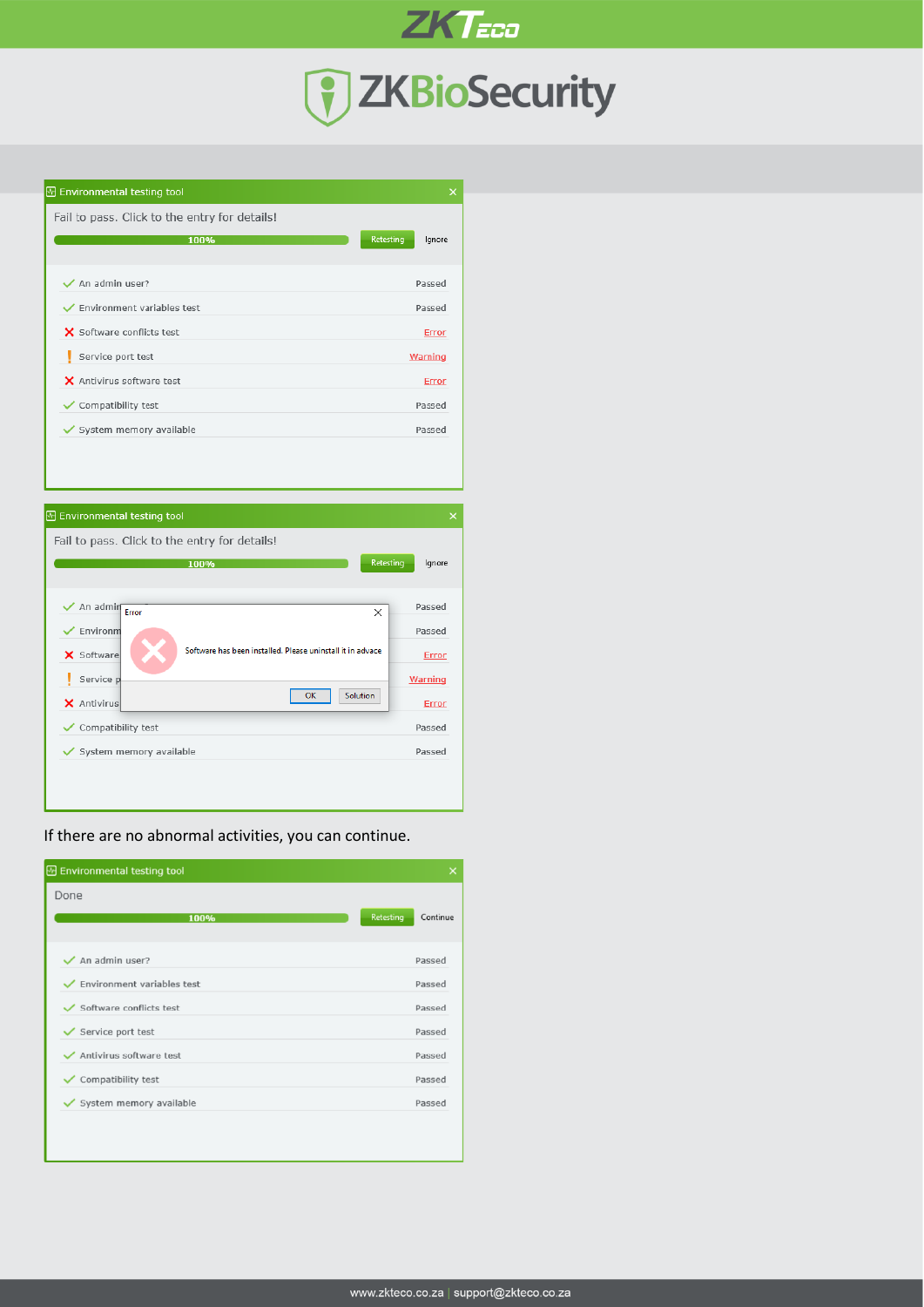

#### Select next



### Accept the License Agreement and select next

| Setup - ZKBioSecurityV5000                                                                                                                                                                                                                                                                                                                                                                                                                    |                                 |      |          |        |      |
|-----------------------------------------------------------------------------------------------------------------------------------------------------------------------------------------------------------------------------------------------------------------------------------------------------------------------------------------------------------------------------------------------------------------------------------------------|---------------------------------|------|----------|--------|------|
| End-user Software License Agreement<br>License:                                                                                                                                                                                                                                                                                                                                                                                               |                                 |      |          |        |      |
| ZKTeco, hereby, licenses you the right of use of the software application, upon your acceptance of the below conditions: Except for the<br>authorized actions by the terms and conditions in this End-user Software License Agreement (Agreement), no applications, utilizations,<br>duplications, modifications, renting, or transference of any part of the software system shall be practiced.                                             |                                 |      |          |        |      |
| You must quarantee that:<br>1.this system shall be applied to one machine only:<br>2.for back-up or document management purposes, you shall produce a duplication, which is in a readable format for the machine, of                                                                                                                                                                                                                          |                                 |      |          |        |      |
| this system;<br>3.you shall transfer this system and the Agreement to the third party, only upon the third party's acceptance of the terms and<br>conditions of the Agreement. If any transference is made, the original documents, all related documents, and all duplications of the<br>documents shall be transferred to the third party. Any untransferred document and its duplications shall be completely destroyed and<br>eliminated: |                                 |      |          |        |      |
| 4.you shall apply this system to multi-user condition or Internet system, only upon meeting one of the below pre-requisites:<br>it is proclaimed in writing that this system may be applied to multi-users condition or Internet system; or<br>License of use has been purchased for all nodes and end node of this system.                                                                                                                   |                                 |      |          |        |      |
| You must quarantee that:<br>1.you shall not re-transfer the license of this system;<br>2.you shall not perform any type of reverse engineering, disassembly, or de-compilation;<br>3.you shall not duplicate, or deliver this system or any part of this system, except for authorized actions in writing by the terms and<br>conditions in this agreement.                                                                                   |                                 |      |          |        |      |
| Your license is automatically terminated, if you transfer this system, or any part of this system, or duplication of this system, or any<br>part of the duplication of this system to the third party.                                                                                                                                                                                                                                        |                                 |      |          |        |      |
| Copyrights and Ownerships of this system:<br>The names of this systems and all its duplications co-exist with the company stated in the CD-ROM or in this system. This system and<br>all its related documents own copyright, and are under legal protection of the "Copyright Law of People's Republic of China" and                                                                                                                         |                                 |      |          |        |      |
| I accept the agreement                                                                                                                                                                                                                                                                                                                                                                                                                        | ◯ I do not accept the agreement |      | $<$ Back | Cancel | Next |
|                                                                                                                                                                                                                                                                                                                                                                                                                                               |                                 |      |          |        |      |
| Setup - ZKBioSecurityV5000                                                                                                                                                                                                                                                                                                                                                                                                                    |                                 |      |          |        | ×    |
|                                                                                                                                                                                                                                                                                                                                                                                                                                               |                                 |      | 0        |        |      |
|                                                                                                                                                                                                                                                                                                                                                                                                                                               |                                 |      | Ć        |        |      |
| <b>UZKBioSecurity</b>                                                                                                                                                                                                                                                                                                                                                                                                                         |                                 |      |          |        |      |
|                                                                                                                                                                                                                                                                                                                                                                                                                                               |                                 |      |          |        |      |
|                                                                                                                                                                                                                                                                                                                                                                                                                                               |                                 |      |          |        |      |
|                                                                                                                                                                                                                                                                                                                                                                                                                                               |                                 |      |          |        |      |
| Please enter a valid port from 10-65535 (except 21,80,6390 and 5442)<br>8098<br>Port                                                                                                                                                                                                                                                                                                                                                          | Adms Port                       | 8088 | $<$ Back | Cancel | Next |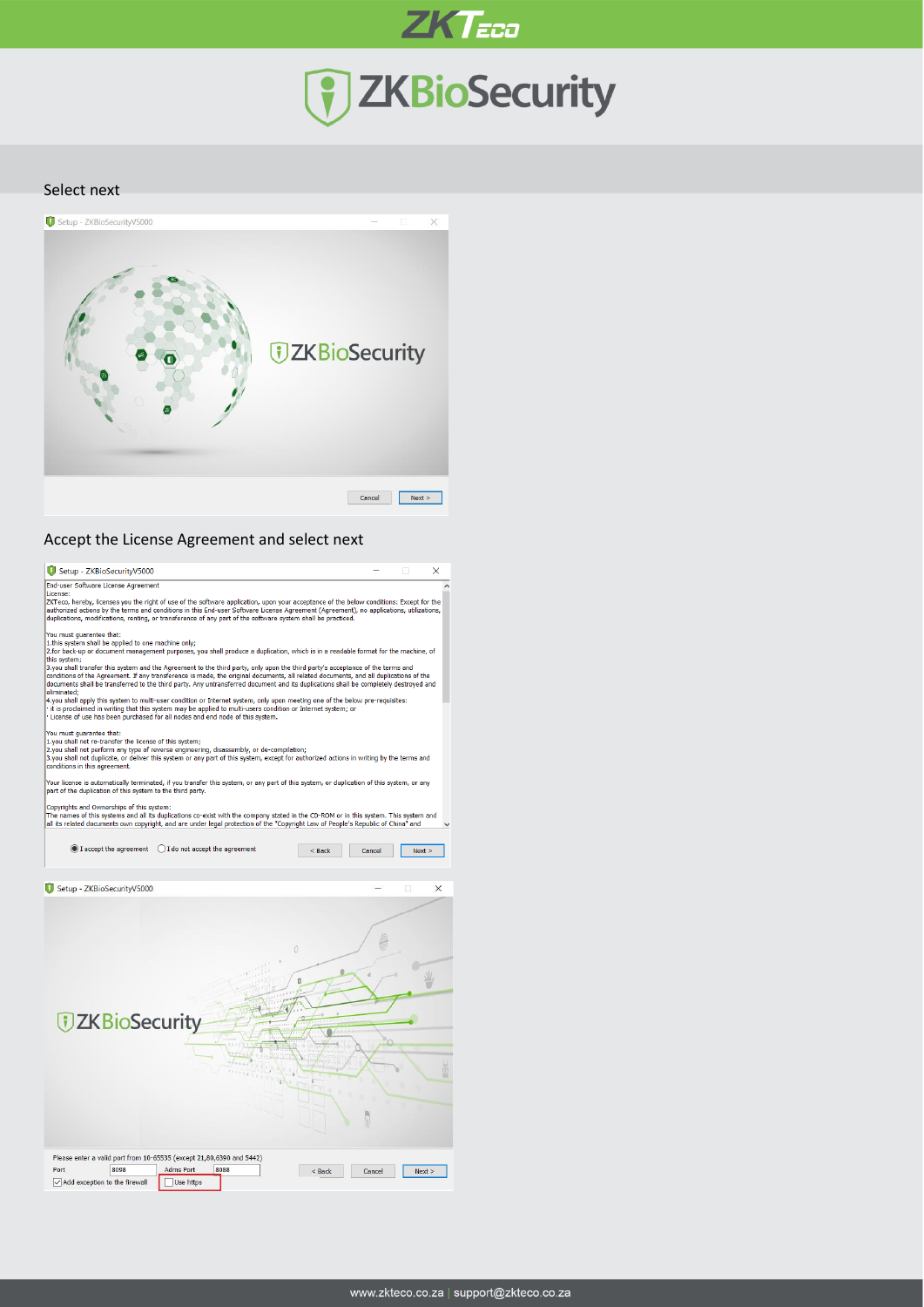

The server "Port" is 8098 by default. *If this port is already occupied, please modify it.* The "ADMS Port" is 8088 by default. *You can modify it but, make sure it is not the same as the server "Port" or the "Database Port".*

Check the "Add exception to the firewall" box to avoid the firewall preventing the software to run.

Check the "Use HTTPS" if the device that you are using supports this function. *This will prevent issues when adding the device to the software.*

You can change the installation path by selecting Browse, but it is advisable to use the C:\<br>  $\bullet$  Setup - ZKBioSecurityV5000



You have a choice between 2 databases.

"Default database"

*It is a PostgreSQL database.* 

"Pair up database"

*This will allow you to use another database other than the default one.*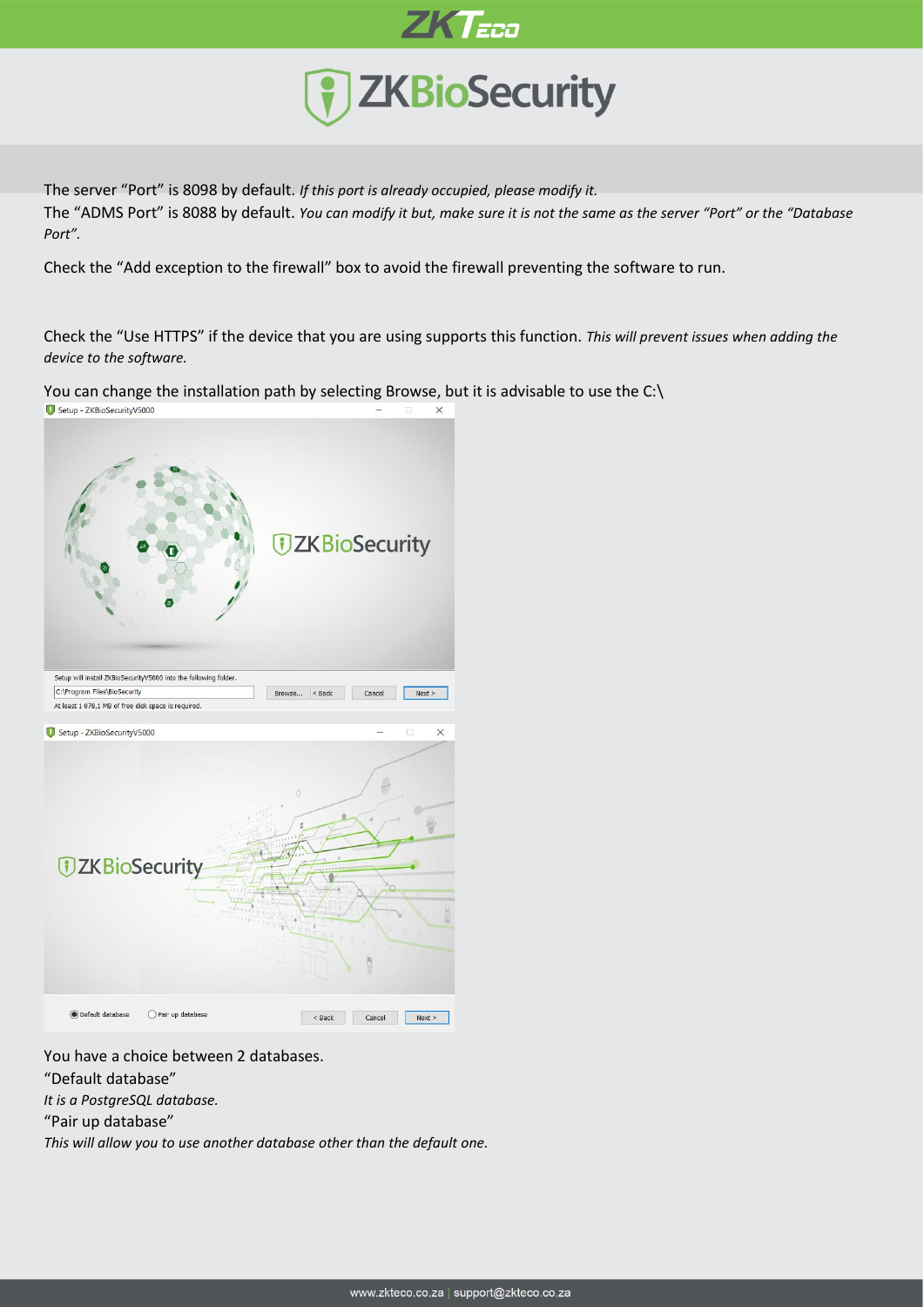

# 7 ZKBioSecurity



### When using the "SQLServer" database.

*Make sure that you have it installed on your terminal and have all the necessary details needed to connect the database.* Test the connection, if successful, please click "Confirm" and then "Next ".



Your System will scan for a drive that has a large available space; a new folder called SecurityDBBack will be created. *You can change this path.*

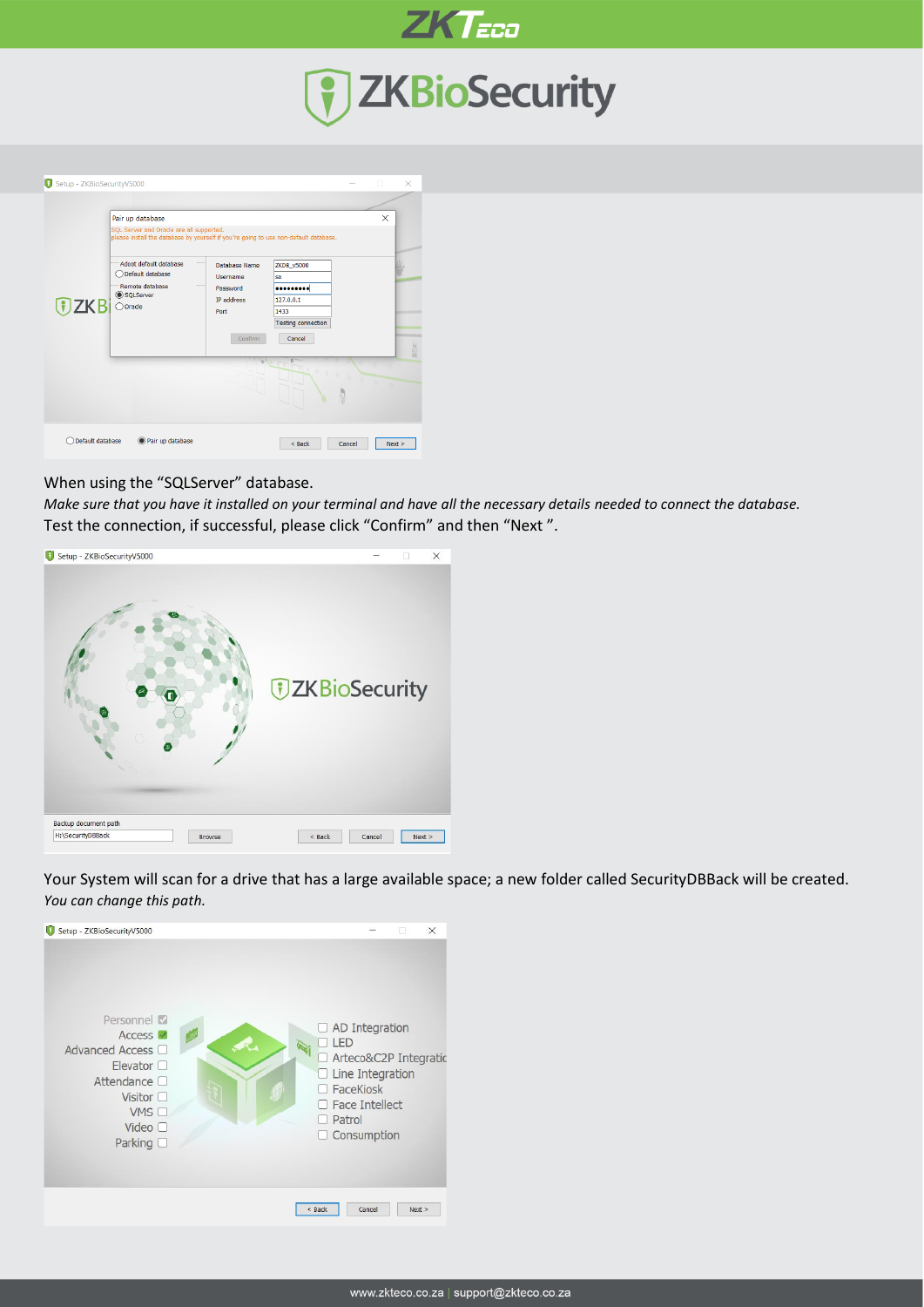

On this screen, you need to select the related Module that you will be using. *You can always select everything, the Personnel tick box is selected by default.*



Select Next<br>**O** Setup - ZKBioSecurityV5000



### Select install